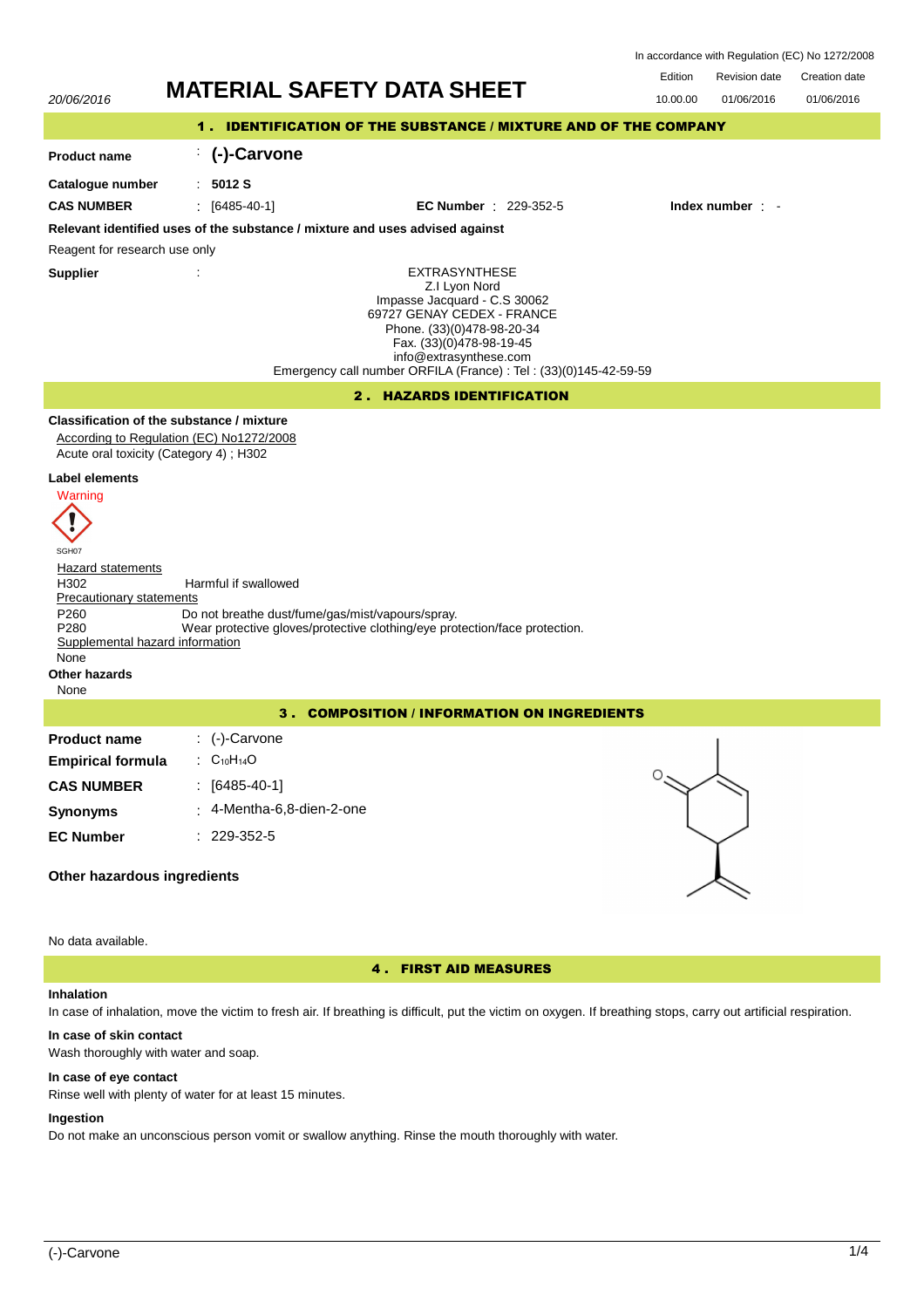### 5 . FIRE-FIGHTING MEASURES

# **Extinguishing media**

Carbon dioxide, dry powder.

# **Special hazards arising from the substance**

Harmful/toxic vapours, carbon oxides may be released during the fire.

#### **Advise for fire-fighters**

Wear an autonomous breathing apparatus and suitable protection clothing against chemical agents.

#### 6 . ACCIDENTAL RELEASE MEASURES

### **Personal precautions**

Use personal protective equipment. Evacuate the personnel from the contaminated zone. Ensure adequate ventilation.

# **Environnemental precautions**

Keeping away from drains, surface and ground waters.

### **Methods and materials for containment and cleaning up**

Clean up without creating dust and place in adapted and sealed containers for elimination. Wash the contaminated aera with water and soap. Confine washing water and dispose of it complying with the local regulations. After cleaning, quickly eliminate traces of water with a product absorbing liquids (for example : sand, sawdust, universal binder, Kieselguhr).

# 7 . HANDLING AND STORAGE

# **Precautions for safe handling**

Avoid formation of dust. Avoid contact with skin and eyes. During handling, wear suitable personal protective equipment (see section 8). Follow the normal measures for preventive fire protection.

**Specific handling** No data available.

### **Specific end use(s)**

No data available

#### **Conditions for safe storage, including any incompatibilities**

Store in a cool well-ventilated place.

Keep container tightly closed in a dry place away from light.

Store at <+8°C

# 8 . EXPOSURE CONTROL/PERSONAL PROTECTION

### **Respiratory protection**

Wear imperatively an appropriated mask/respirator, tested and approved by standards such as NIOSH (US) or CEN (EU).

#### **Hand protection**

Handle with protective gloves. The selected gloves have to satisfy the specifications of EU Directive 89/686/EEC and the standard EN 374 derived from it.

#### **Eye protection**

Wear safety glasses.

## **Skin protection**

Wear suitable protective clothing according to the quantity and the level of activity of the substance at the workplace.

## 9 . PHYSICAL AND CHEMICAL PROPERTIES

| Information on basic physical and chemical properties |          |
|-------------------------------------------------------|----------|
| Physical state                                        | himi I · |

| . , oroan orano                               |                           |
|-----------------------------------------------|---------------------------|
| Color                                         | : No data available.      |
| Solubility in                                 | : Ethyl alcohol (Soluble) |
| Melting point                                 | : No data available.      |
| рH                                            | : No data available.      |
| Partition coefficient: n-octanol/water        | : No data available.      |
| Auto-ignition temperature                     | : No data available.      |
| Decomposition temperature                     | : No data available.      |
| Viscosity                                     | : No data available.      |
| Initial boiling point                         | $: 227^{\circ}$ C         |
| Flash point                                   | : 88 $^{\circ}$ C         |
| <b>Other information</b><br>No data available |                           |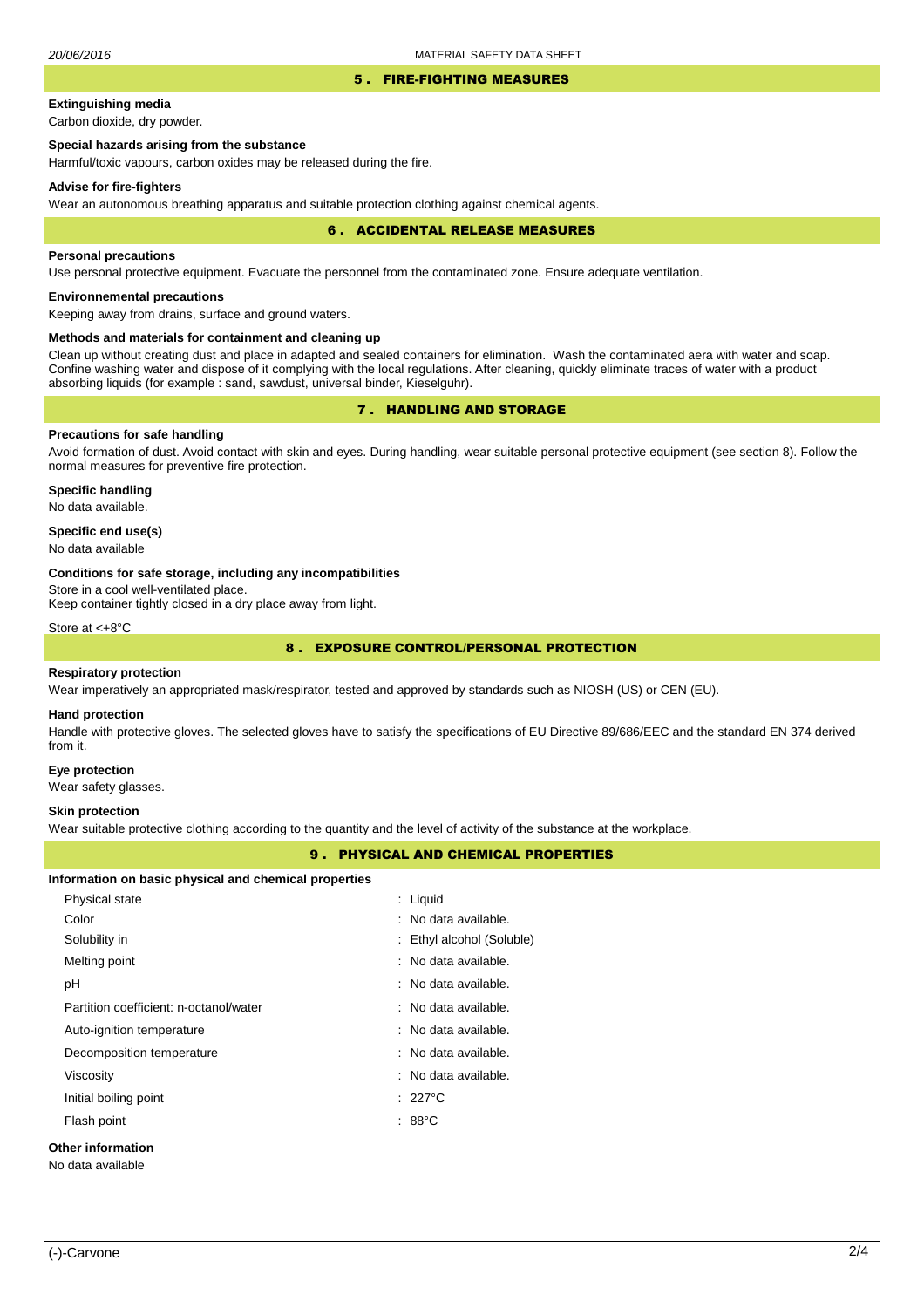### 10 . STABILITY AND REACTIVITY

#### **Reactivity**

No data available.

### **Chemical stability**

Stable under recommanded storage conditions.

#### **Possibility of hazardous reactions**

No hazardous reactions during storage and handling complying with the instructions.

**Conditions to avoid**

No data available.

**Incompatible materials**

No data available.

#### **Hazardous decomposition products**

No hazardous decomposition products if the instructions for handling and storage are respected. During high overheating of the substance or during a fire, hazardous decomposition products may be produced.

# 11 . TOXICOLOGICAL INFORMATION

#### **Acute oral toxicity**

Rat, Dose : 1640 mg/kg Result : LD50, (RTECS),

### **Acute dermal toxicity**

No data available.

### **Acute inhalation toxicity**

No data available.

### **Skin Corrosion**

No data available.

#### **Skin Irritation**

No data available.

### **Serious Eye Damage**

No data available.

## **Eye Irritation**

No data available.

# **Respiratory Sensitisation**

No data available.

# **Skin Sensitisation**

No data available.

#### **Germ Cell Mutagenicity**

No data available.

#### **Carcinogenictiy**

No data available.

## **Reproductive Toxicity**

No data available.

## **Specific Target Organ Toxicity - Single Exposure**

No data available.

# **Specific Target Organ Toxicity - Repeated Exposure**

No data available.

## **Aspiration Hazard**

No data available.